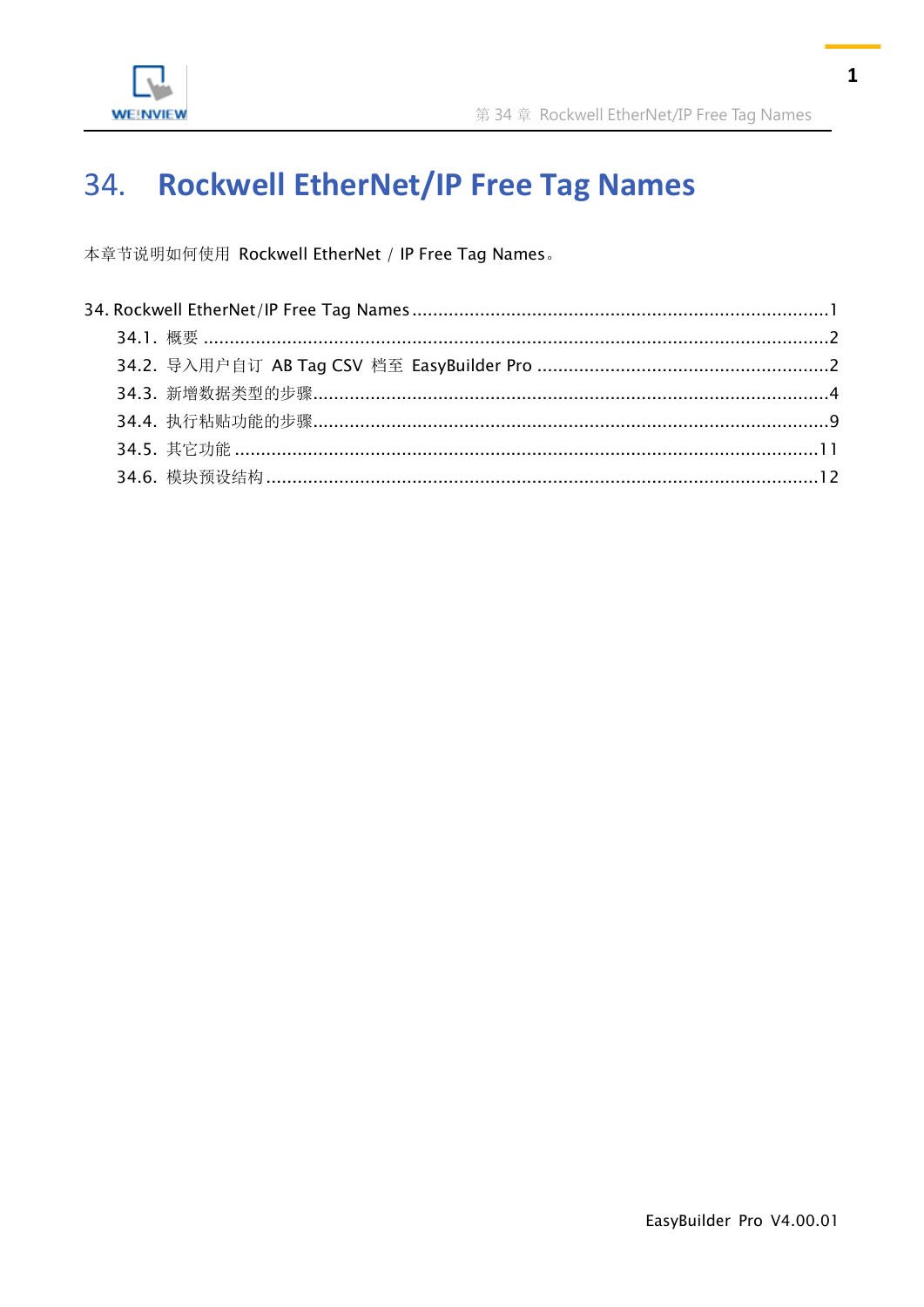

#### <span id="page-1-0"></span>**34.1.** 概要

使用 Rockwell EtherNet/IP-Tag (CompactLogix/ControlLogix) 的驱动时可以将用户于 RSLogix5000 编辑的 tag 导出成 .csv 文件, 再开启 EasyBuilder Pro 设定驱动后直接导入 .csv 文件, 以取得 tag 的 信息, 但是 User-Defined, Predefined 和 Module-Defined 的结构并不会被导出。

此时可利用 EasyBuilder Pro 的 Structure Editor 工具来输入和编辑 User-Defined, Predefined 和 Module-Defined 中的数据。

|    | Α           | B            |            | D | E                     | F |                            |
|----|-------------|--------------|------------|---|-----------------------|---|----------------------------|
| 7  | <b>TYPE</b> | <b>SCOPE</b> | NAME       |   | DESCRIPTDATATYPE      |   | SPECIFIERATTRIBUTES        |
| 8  | TAG         |              | Local:1:C  |   | AB:Embedded_IQ16F:C:0 |   |                            |
| 9  | TAG         |              | Local:1:1  |   | AB:Embedded_IQ16F:I:0 |   |                            |
| 10 | <b>TAG</b>  |              | Local:2:C  |   | AB:Embedded_OB16:C:0  |   |                            |
| 11 | <b>TAG</b>  |              | Local:2:1  |   | AB:Embedded_OB16:I:0  |   |                            |
| 12 | <b>TAG</b>  |              | Local:2:0  |   | AB:Embedded_OB16:O:0  |   |                            |
| 13 | <b>TAG</b>  |              | Array2D    |   | DINT[25,5]            |   | $(RADIX := Decimal, Cons)$ |
| 14 | <b>TAG</b>  |              | Array Bool |   | <b>BOOL[256]</b>      |   | (RADIX := Decimal, Cons    |
| 15 | <b>TAG</b>  |              | ArrayDINT  |   | DINT[130]             |   | $(RADIX := Decimal, Cons)$ |
| 16 | <b>TAG</b>  |              | ArrayReal  |   | REAL[125]             |   | (RADIX := Float, Constant  |
| 17 | <b>TAG</b>  |              | B001       |   | INT[15]               |   | (RADIX := Decimal, PLC)    |
| 18 | <b>TAG</b>  |              | Ь003       |   | INT[255]              |   | $(RADIX := Decimal, PLC)$  |
|    | $10$ TAC    |              | h1         |   | זרות ס                |   | (DADIV - Dacimal Cana      |

# <span id="page-1-1"></span>**34.2.** 导入用户自订 **AB Tag CSV** 档至 **EasyBuilder Pro**

#### *1.* 在 RSLogix5000 建立 Tags。

| <sup>22</sup> RSLogix 5000 - AB [1769-L23E-QB1 18.11]* - [Controller Tags - AB(controller)] |                                                           |                              |                      |                   |  |  |  |  |  |
|---------------------------------------------------------------------------------------------|-----------------------------------------------------------|------------------------------|----------------------|-------------------|--|--|--|--|--|
| File Edit View Search Logic Communications Tools Window Help                                |                                                           |                              |                      |                   |  |  |  |  |  |
| ê cê hi<br>全<br>※ 亀 島<br><b>IO OI</b>                                                       | 华鸟区<br>$\checkmark$                                       | Œ<br>RR<br>00                | Select a Language    | Ø<br>$\checkmark$ |  |  |  |  |  |
| 훏<br>K.<br><b>Rem Run</b><br>Path: AB ETH-1\192.168.1.130\Backplane\0*<br>п<br>Run Mode     |                                                           |                              |                      |                   |  |  |  |  |  |
| Controller OK<br>No Forces                                                                  |                                                           |                              |                      |                   |  |  |  |  |  |
| <b>E</b> Battery OK<br>a<br>No Edits<br>$\Box$ 1/0 OK                                       | H H H                                                     | $+ + + + + + + + + +$        |                      |                   |  |  |  |  |  |
| O                                                                                           | <b>Favorites A</b> Add-On <b>A</b> Safety <b>A</b> Alarms | $\chi$ Bit $\chi$ Timer/C    |                      |                   |  |  |  |  |  |
| Controller Organizer<br>- 4<br>$\Box$ $\bigoplus$ Controller AB                             | Scope: 图AB<br>$\checkmark$                                | Show: All Tags               |                      | $\checkmark$      |  |  |  |  |  |
| Controller Tags                                                                             | Name<br>$\leq$ $\leq$ $\leq$                              | Value<br>← Force Mask        | <b>Style</b><br>٠    | Data Type         |  |  |  |  |  |
| <b>Except Controller Fault Handler</b>                                                      | $+$ ABC                                                   | 56                           | Decimal              | <b>DINT</b>       |  |  |  |  |  |
| <b>Fower-Up Handler</b>                                                                     | + Array2D                                                 | $\{\ldots\}$                 | $\{\ldots\}$ Decimal | DINT[25.5]        |  |  |  |  |  |
| <b>E</b> Fasks                                                                              | + ArrayBool                                               | $\{\ldots\}$                 | $\{\ldots\}$ Decimal | BOOL[256]         |  |  |  |  |  |
| <b>Ex</b> MainTask<br><b>E</b> MainProgram                                                  | + ArrayDINT                                               | $\{ \}$                      | $\{\ldots\}$ Decimal | DINT[130]         |  |  |  |  |  |
| <b>Com</b> Unscheduled Programs / Phases                                                    | + ArrayReal                                               | $\{ \}$                      | $\{ \ldots \}$ Float | <b>REAL[125]</b>  |  |  |  |  |  |
| Motion Groups<br>Ėŀ                                                                         | b1                                                        | O                            | Decimal              | <b>BOOL</b>       |  |  |  |  |  |
| - <b>in</b> Ungrouped Axes                                                                  | $+$ -INT                                                  | $\{\ldots\}$                 | $\{\ldots\}$ Decimal | <b>INTI3601</b>   |  |  |  |  |  |
| Add-On Instructions                                                                         | E-Local:1:C                                               | $\{\ldots\}$<br>$\{\ldots\}$ |                      | AB:Embedded IQ    |  |  |  |  |  |
| <b>Data</b> Types                                                                           | + Local 1:L                                               | $\{ \}$<br>$\{ \}$           |                      | AB:Embedded IQ    |  |  |  |  |  |
| <b>E Light</b> User-Defined<br>E R Strings                                                  | $H$ -Local:2: $C$                                         | $\{ \}$<br>$\{ \}$           |                      | AB:Embedded 0     |  |  |  |  |  |
| Add-On-Defined                                                                              | $+$ -Local:2:1                                            | $\{\ldots\}$<br>$\{\ldots\}$ |                      | AB:Embedded_0     |  |  |  |  |  |
| <b>Exp</b> Predefined                                                                       | $+$ -Local:2:0                                            | $\{\ldots\}$<br>$\{\ldots\}$ |                      | AB:Embedded_0     |  |  |  |  |  |
| <b>E In</b> Module-Defined                                                                  | VarBool                                                   | n.                           | Decimal              | <b>BOOL</b>       |  |  |  |  |  |
| <b>Figure 1</b> Trends                                                                      | + VarDint                                                 | 21862                        | Decimal              | <b>DINT</b>       |  |  |  |  |  |
| in Configuration                                                                            | $+$ Varint                                                | 0                            | Decimal              | <b>INT</b>        |  |  |  |  |  |
| 白 图 CompactLogix5323E-QB1 System                                                            | VarReal                                                   | 0.0                          | Float                | REAL              |  |  |  |  |  |
| for 1769-L23E-OB1 AB<br>1769-L23E-QB1 Ethernet Port LocalEN                                 | + VarSint                                                 | $-128$                       | Decimal              | <b>SINT</b>       |  |  |  |  |  |
|                                                                                             |                                                           |                              |                      |                   |  |  |  |  |  |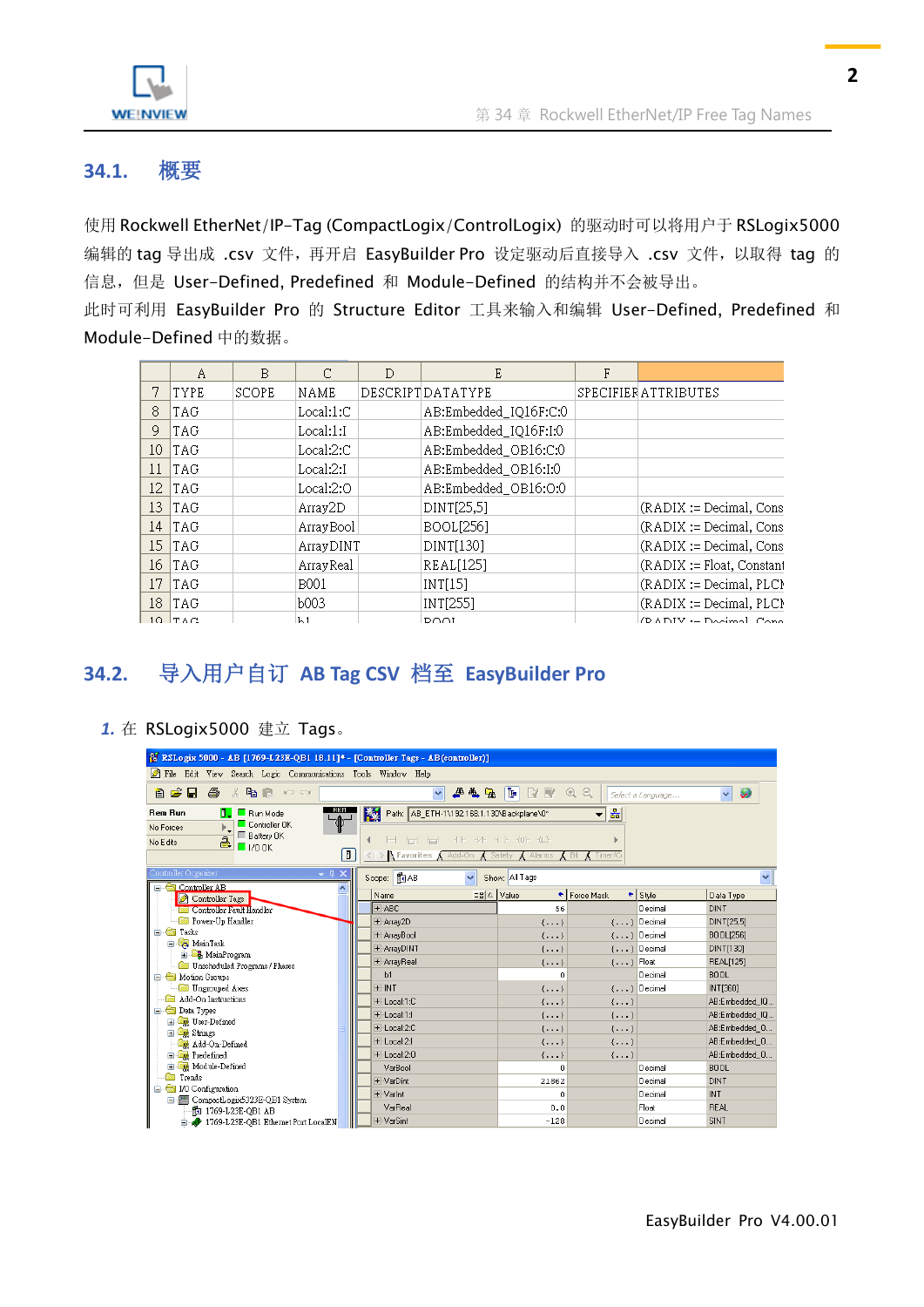

*2.* 导出 Tags 成 .csv 檔。  $\begin{tabular}{| c | c | c | c |} \hline \textbf{R} RSLogix 5000 - AB [1769-L23E-QB1 18.11] & - [Controller Iags - AB (controller)] \\ \hline \hline \end{tabular}$  <br> File Edit View Search Logic Communications Tools Window Help Options. **B B B** & B B D O  $\mathbb{R}$  (Fig.  $A$ Security **Rem Run**  $\frac{1}{2}$  **E** Run Mode 3.1.130\Backplane\0\* Documentation Languages. e ■ Controller OK<br>■ Battery OK  $\mathbb{F}_\bullet$ No Forces  $\overline{\mathbf{a}}$   $\overline{\mathbf{a}}$   $\mathbf{b}$   $\mathbf{b}$   $\mathbf{b}$ Translate PLC5/SLC  $\hspace{.1cm} \hspace{.1cm} \hspace{.1cm} \hspace{.1cm} \hspace{.1cm} \hspace{.1cm} \hspace{.1cm} \hspace{.1cm} \hspace{.1cm} \hspace{.1cm} \hspace{.1cm} \hspace{.1cm} \hspace{.1cm} \hspace{.1cm} \hspace{.1cm} \hspace{.1cm} \hspace{.1cm} \hspace{.1cm} \hspace{.1cm} \hspace{.1cm} \hspace{.1cm} \hspace{.1cm} \hspace{.1cm} \hspace{.1cm} \hspace{.1cm} \hspace{.1cm} \hspace{.1cm} \hspace{$ No Edits  $\overline{\phantom{a}}$   $\overline{\phantom{a}}$  Safety  $\overline{\phantom{a}}$  Alarms  $\overline{\phantom{a}}$  Bit  $\overline{\phantom{a}}$ Ħ Import  $\overline{4}$  X  $\overline{\text{Export}}$ Tags and Logic Comments **E** Controller AB Controller Tags<br>
Controller Tags<br>
Controller Fault Handler  $Motion$ </u> 56 Monitor Equipment Phases  $\{\ldots\}$ Tesks<br>  $\qquad \qquad \Box$  Tesks<br>  $\qquad \Box$  MainTask Custom Tools.  $\{\ldots\}$  $\{\ldots\}$ **E** MainProgram ControlFLASH  $\{\ldots\}$ Unscheduled Programs / Phases **Qa** Online Books  $\boldsymbol{0}$ Motion Groups

- *3.* 在 EasyBuilder Pro 建立 Rockwell EtherNet/IP-Tag (CompactLogix/ControlLogix) 驱动。输
	- 入 PLC 的 IP 地址并点选 "导入标签"。

| 系統參數設定                         |                             |                 |                |            | $\boxed{\mathbf{x}}$      | <b>B</b> 開啟舊檔                        |         |                                 |                          |                       |                                                            |        |
|--------------------------------|-----------------------------|-----------------|----------------|------------|---------------------------|--------------------------------------|---------|---------------------------------|--------------------------|-----------------------|------------------------------------------------------------|--------|
| 字體<br>設備清單                     | 擴展記憶體<br>HMI 屬性             | 列印備份伺服器<br>一般屬性 |                | 郵件<br>糸統設定 | 配方<br>使用者密碼               | $\bullet$<br>l ol                    | ▶ 新増資料夾 |                                 |                          | ▼ 4  製章 新增資料夾         |                                                            |        |
| 設備清單:                          |                             |                 |                |            |                           | 組合管理 ▼                               | 新增資料夾   |                                 |                          |                       | $E -$                                                      | $\Box$ |
| 編號                             | 名稱                          | 位置              | 設備類型           |            | 介面類型                      | 名稱                                   | y       | 修改日期                            |                          | ▼ 類型                  | 大小                                                         |        |
| 本機 HMI<br>▶ 本機 PLC 4           | Local HMI<br>Rockwell Ether | 本機<br>本機        | eMT3120/eMT3 - |            | Rockwell Ether Z太網路 (IP=1 | AB-Controller-Tags.CSV               |         |                                 |                          | 2013/7/24 下午 0 CSV 檔案 |                                                            | $2$ KB |
| $\overline{\phantom{a}}$<br>新增 | $\mathbf{m}$<br>剛除          | 設定              | 匯入標籤           |            | 資料類型                      |                                      |         | 檔案名稱(N): AB-Controller-Tags.CSV | $\overline{\phantom{a}}$ | 開啟舊檔(O)               | Import/Export Files (*.CSV)<br>$\left  \mathbf{v} \right $ | 取消     |
|                                |                             |                 |                |            | EasyBuilder Pro           | $\overline{\mathbf{x}}$<br>成功匯入標籤資訊. |         |                                 |                          |                       |                                                            |        |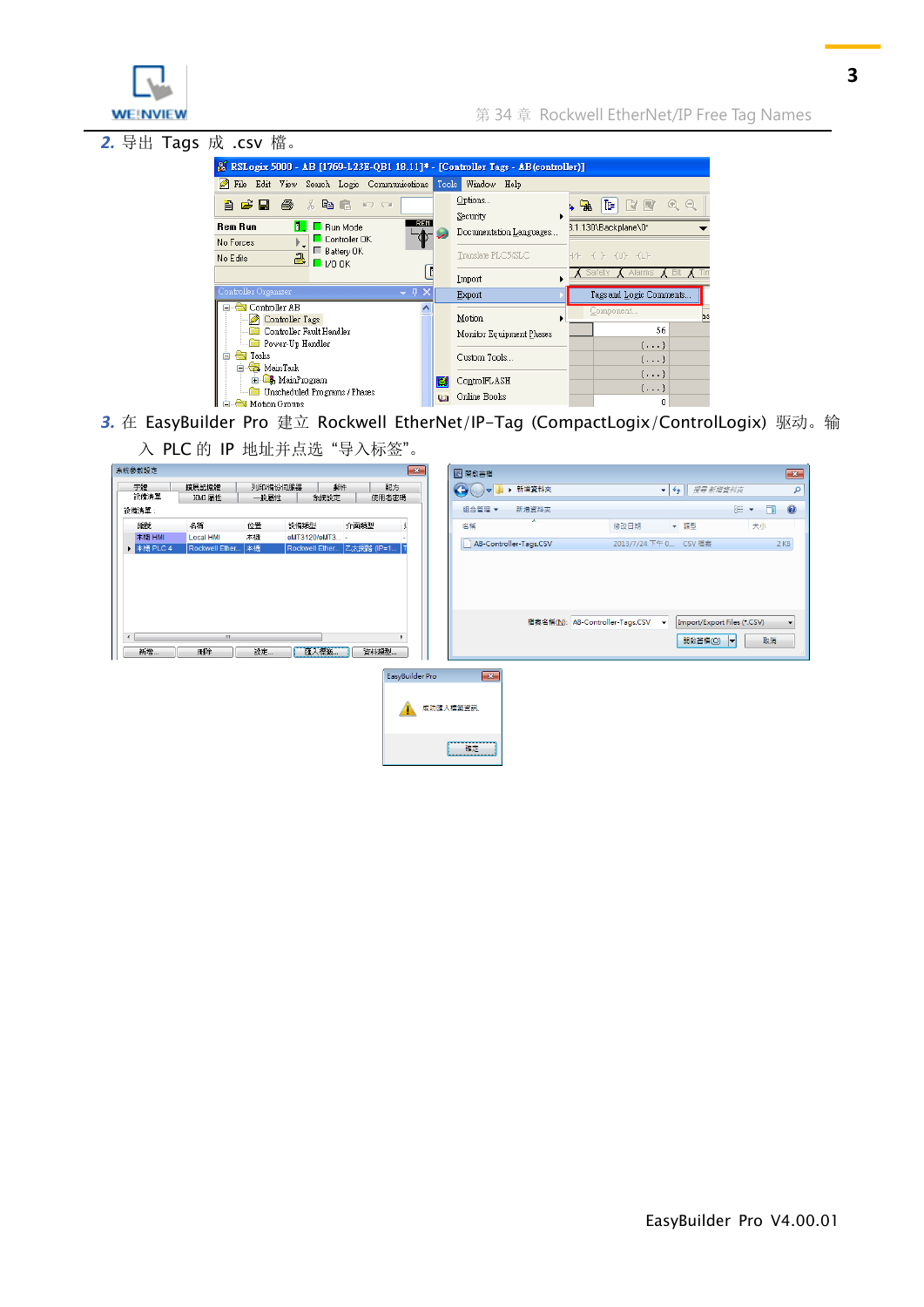

*4.* 在元件窗口中选择 PLC,并选择 controller tag 即可。

| -般屬性   | 數值輸入<br>數字格式 安全<br>圖片                       | 字型<br>輪廓                       |             |
|--------|---------------------------------------------|--------------------------------|-------------|
|        | 描述:                                         |                                |             |
|        | 青讀取/寫入使用不同的位址                               |                                |             |
| 讀取位址   |                                             |                                |             |
|        | PLC 名稱: Rockwell EtherNet/IP (ControlLogix) | 設定<br>▼                        |             |
|        | 標籤: 0                                       | Þ<br>$\overline{\phantom{a}}$  |             |
|        | Name                                        | Data Type                      | Description |
|        |                                             |                                |             |
|        | ⊟-Tags                                      |                                |             |
|        | F-Test_DINT_Array<br>-Test DINT BIN         | <b>DINT[10]</b><br><b>DINT</b> |             |
|        | - Test DINT DEC                             | <b>DINT</b>                    |             |
| 通知     | Fi-Test INT Array                           | INT[6]                         |             |
|        | - Test_INT_BIN                              | <b>INT</b>                     |             |
|        | Test_INT_BIN_Array                          | <b>INT[6]</b>                  |             |
|        | -Test_INT_DEC                               | <b>INT</b>                     |             |
|        | Test REAL                                   | <b>REAL</b>                    |             |
|        | NEW TEST                                    | <b>INT</b>                     |             |
| 輸入無效通知 |                                             |                                |             |
|        | 標籤: Test_INT_BIN_Array                      |                                | 確定<br>取消    |
|        |                                             |                                |             |

### <span id="page-3-0"></span>**34.3.** 新增数据类型的步骤

Structure Editor 工具放置于 EasyBuider Pro 安装后的文件夹内。点击 Structure Editor.exe 后会出现 如下图的编辑窗口。

*1.* 在所属的类型上点击鼠标右键﹝通常为 User-Defined﹞,点击选单的"新增数据类型"即可开始编辑。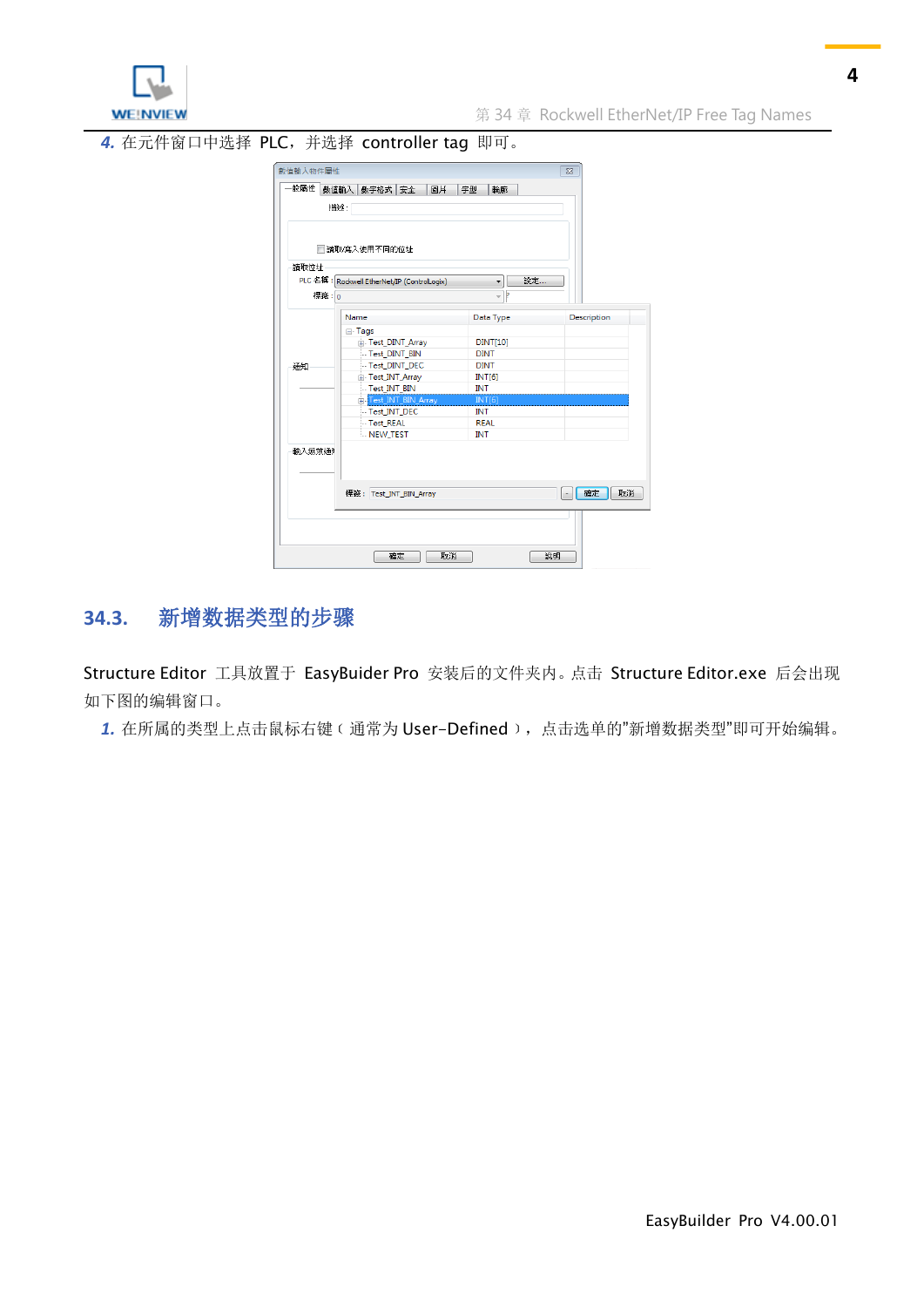

| 团<br><b>Structure Editor</b><br>⊿ Data Types<br>User-Defined<br>Ď.<br>新增数据类型<br>$\triangleright$ $\cdot$ Strings<br>- Predefined<br>D<br>Module-Defined | 名称<br>描述                    |                            | $\mathbf{x}$ |
|---------------------------------------------------------------------------------------------------------------------------------------------------------|-----------------------------|----------------------------|--------------|
|                                                                                                                                                         | Name                        | Data Type                  | Description  |
|                                                                                                                                                         |                             |                            |              |
|                                                                                                                                                         |                             |                            |              |
|                                                                                                                                                         |                             |                            |              |
|                                                                                                                                                         | HI.<br>$\blacktriangleleft$ |                            | Þ.           |
|                                                                                                                                                         | 编辑<br>粘贴<br>新增              | $\frac{1}{\sqrt{2}}$<br>删除 | 0成员<br>确定    |
| 导入<br>导出<br>重新加载                                                                                                                                        | 保存<br>离开                    | 说明                         |              |

*2.* 输入类型名称后,"描述" 可略过。新增资料成员,点击 "新增" 按钮。

**5**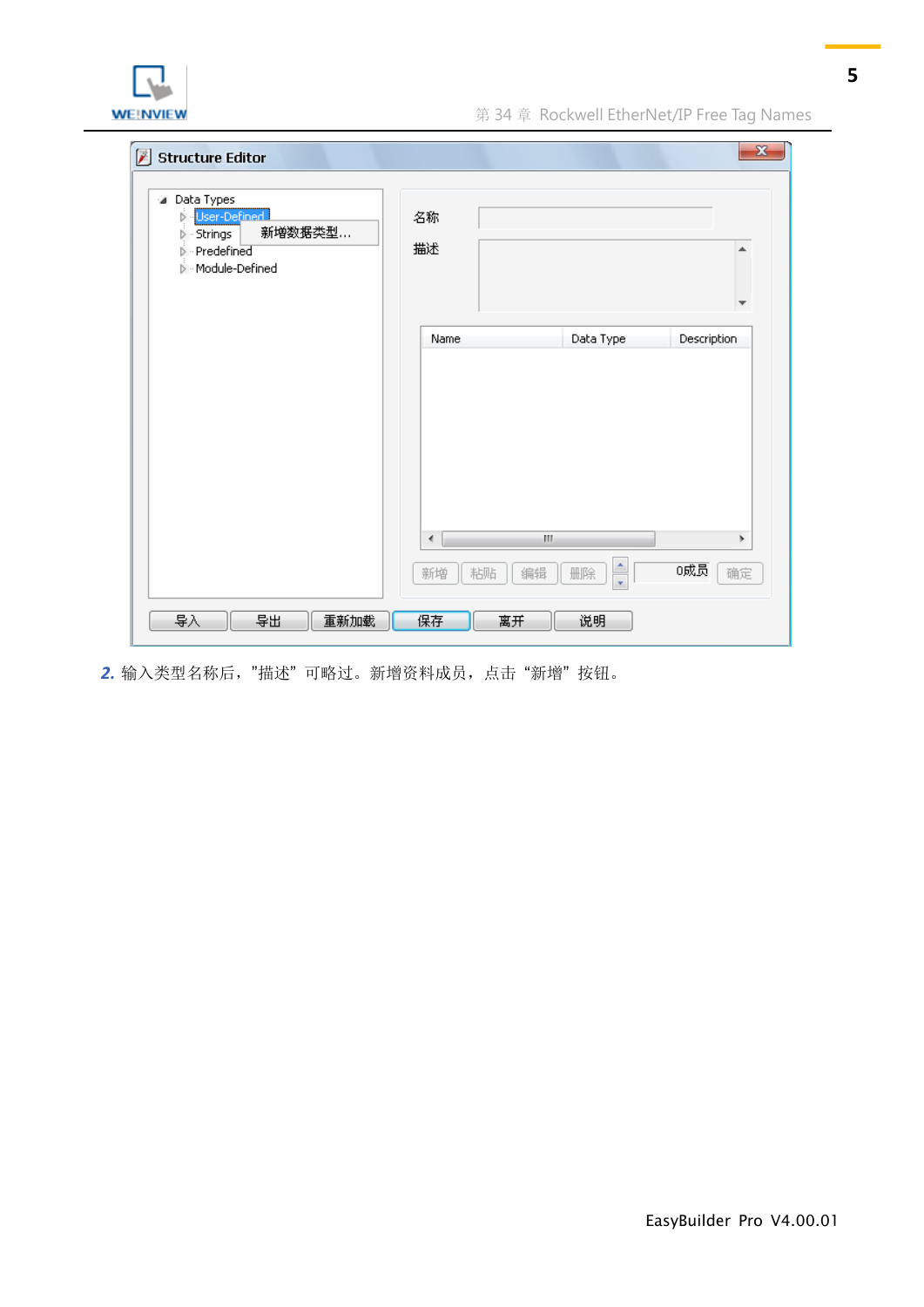

**WE!NVIEW** WE! WE! WE! WE! WE! WE! NOTE! The Magnetic SALE: 第 34 章 Rockwell EtherNet/IP Free Tag Names

| Structure Editor<br>⊿ Data Types<br><b>Di-User-Defined</b><br>$\triangleright$ - Strings<br><b>D</b> - Predefined<br>Module-Defined | 新增数据类型<br>TestStruct<br>名称<br>描述 |                                  | $\mathbf{x}$    |
|-------------------------------------------------------------------------------------------------------------------------------------|----------------------------------|----------------------------------|-----------------|
|                                                                                                                                     | Name                             | Data Type                        | Description     |
|                                                                                                                                     | $\leftarrow$<br>新增<br>粘贴         | HI.<br>$\frac{1}{x}$<br>编辑<br>删除 | Þ.<br>0成员<br>确定 |
| 导入<br>导出<br>重新加载                                                                                                                    | 保存<br>离开                         | 说明                               |                 |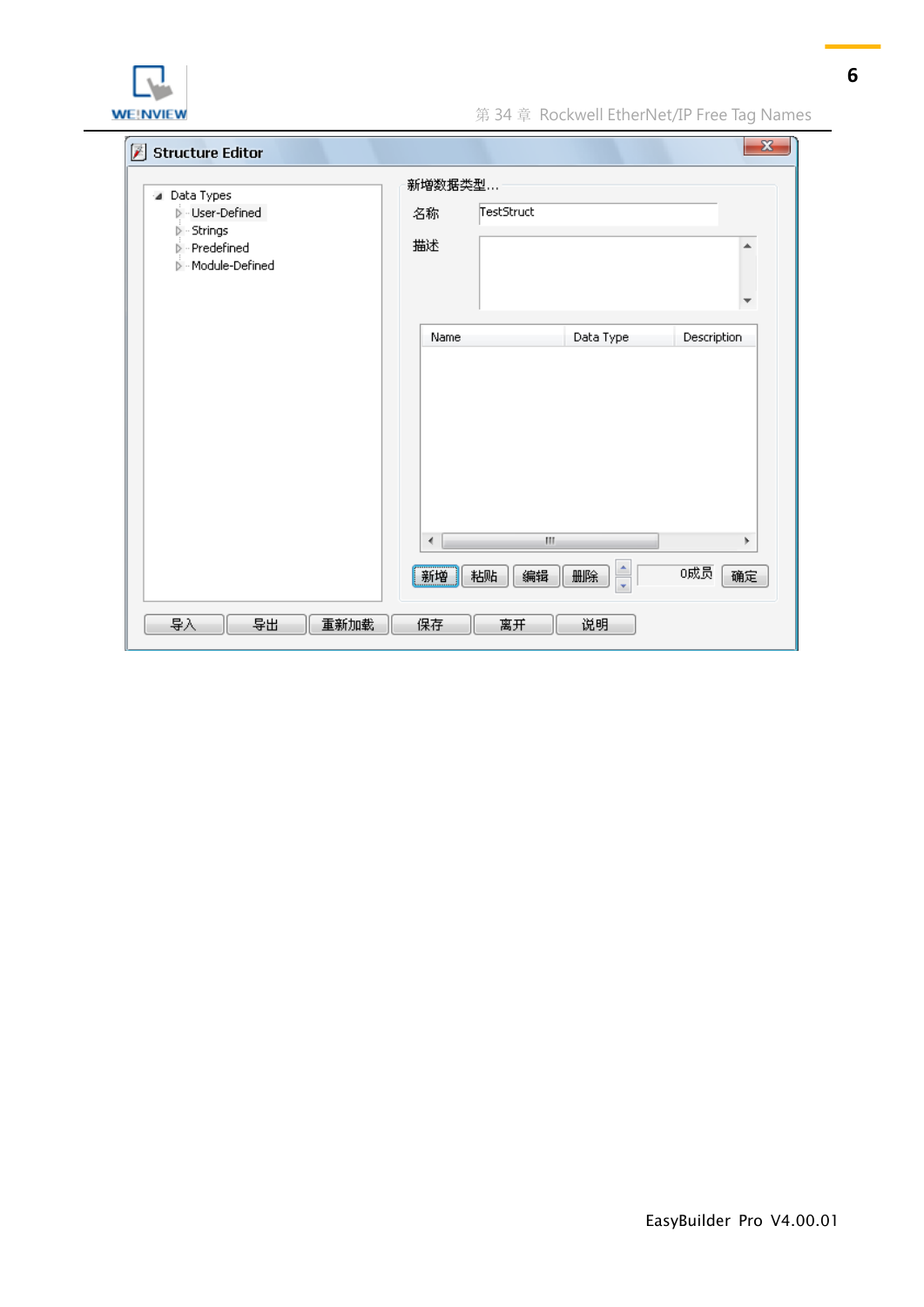

*3.* 输入数据的名称与类型后按下 "确定" 离开。

| 新增资料成员 | $\Sigma$                                                                                                                                                       |
|--------|----------------------------------------------------------------------------------------------------------------------------------------------------------------|
| 名称     | Data1                                                                                                                                                          |
| 描述     |                                                                                                                                                                |
| 数据类型   | INT<br>□二进制存取                                                                                                                                                  |
|        | FLIP_FLOP_D<br>▲<br>FLIP_FLOP_JK<br>FUNCTION_GENERATOR<br>Group<br>HL_LIMIT<br><b>IMC</b><br><b>INT</b><br><b>INTEGRATOR</b><br>LEAD_LAG<br>LEAD_LAG_SEC_ORDER |
| 数组范围   |                                                                                                                                                                |
| Ū      | Dim 2<br>$Dim_1$<br>DimQ<br>$\frac{1}{x}$<br>$\frac{1}{x}$<br>÷<br>0<br>о                                                                                      |
|        | 以群组方式显示数据类型<br>确定<br>取消                                                                                                                                        |

*4.* 增加完所有的数据成员后按下"确定"键,此时左边的类别表即会出现刚建立的数据类型。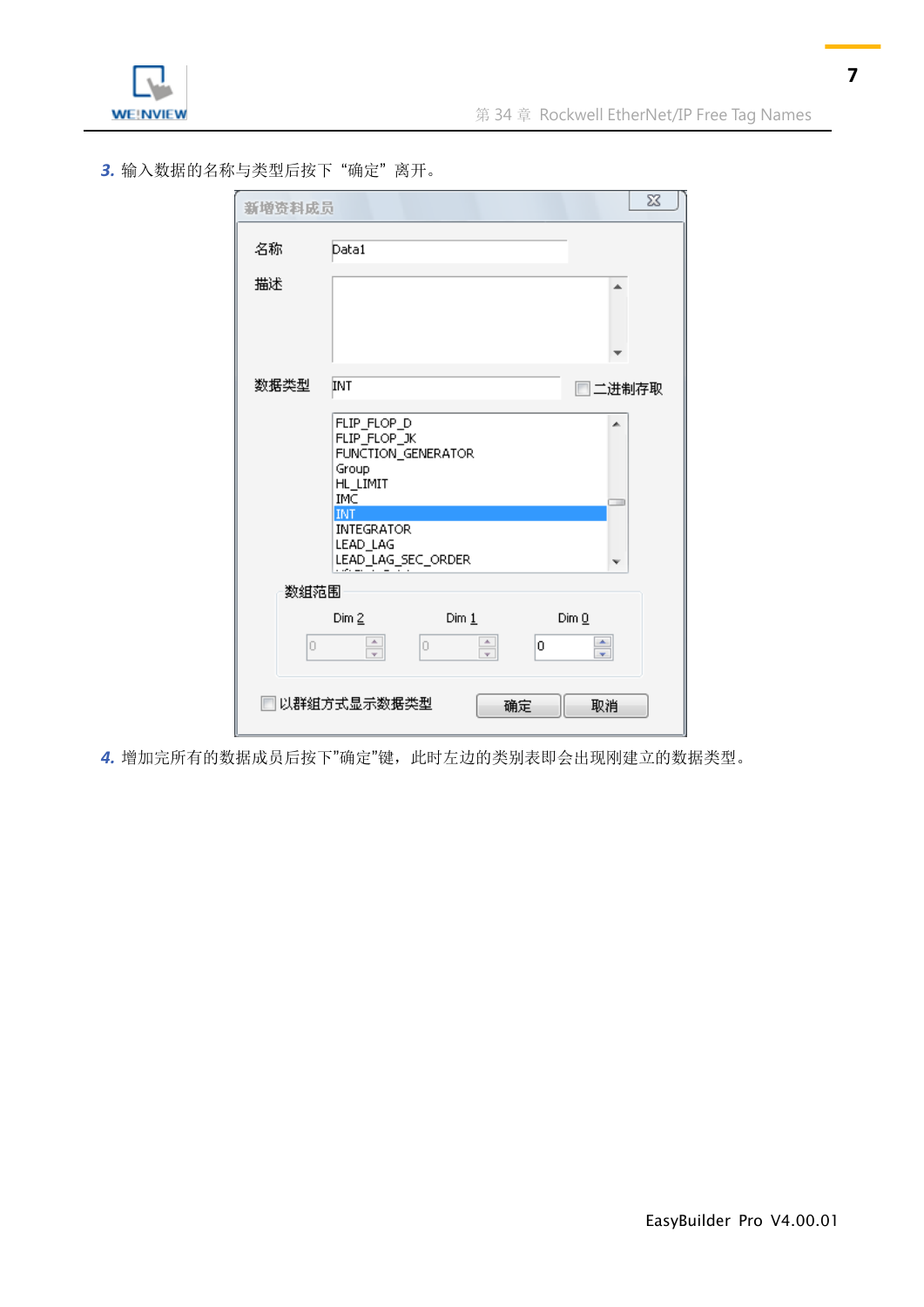

| BinaryOutput<br>BinaryValue<br>Calendar<br>Command<br>Device<br>EventEnrolment<br>-- File | ▲ | TestStruct<br>名称<br>描述 |           | ۸           |
|-------------------------------------------------------------------------------------------|---|------------------------|-----------|-------------|
| - Group<br>- LiftStatePoint                                                               |   | Name                   | Data Type | Description |
| LiftStateZone                                                                             |   | Data1                  | INT       |             |
| -- Loop                                                                                   |   |                        |           |             |
| - MultistateInput                                                                         |   |                        |           |             |
| - MultistateOutput                                                                        |   |                        |           |             |
| MultistateValue                                                                           |   |                        |           |             |
| NotificationClass                                                                         | Ξ |                        |           |             |
| Program                                                                                   |   |                        |           |             |
| PulseConverter                                                                            |   |                        |           |             |
| Schedule                                                                                  |   |                        |           |             |
| - TrendLog                                                                                |   |                        |           |             |
| TestStruct                                                                                |   | ∢                      | III.      | r           |
| Strings                                                                                   |   |                        |           |             |
| Predefined                                                                                |   | 新増<br>粘贴               | 编辑<br>删除  | 1成员<br>确定   |
| - Module-Defined                                                                          | v |                        |           |             |

*5.* 修改数据类型名称与描述后需按下 "确定" 才进行更动。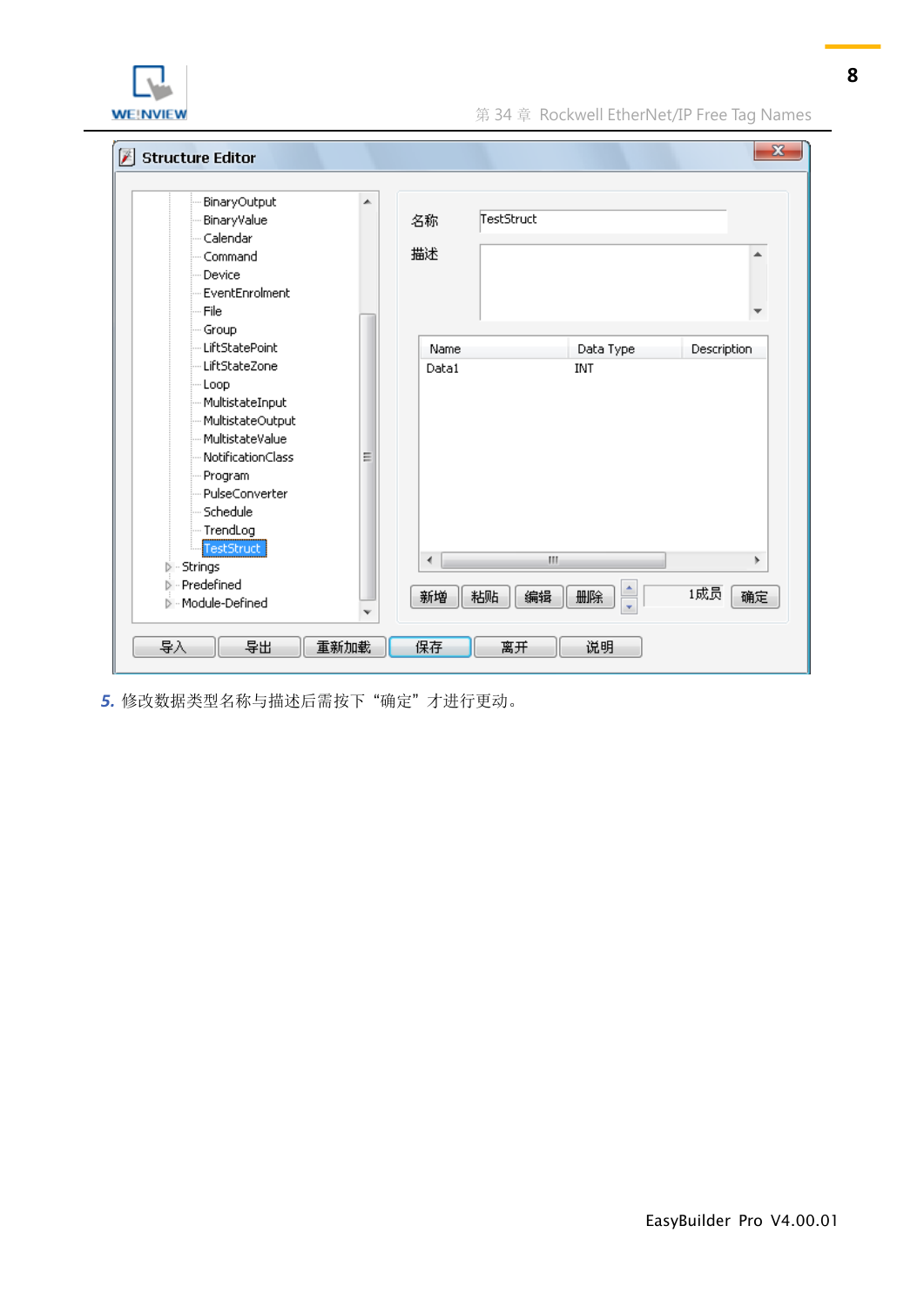

# <span id="page-8-0"></span>**34.4.** 执行粘贴功能的步骤

| 1. 在新增数据成员时, 使用此功能可一次新增多笔数据, 方式为在主画面按下"粘贴"按钮。 |  |  |  |  |  |
|-----------------------------------------------|--|--|--|--|--|
|-----------------------------------------------|--|--|--|--|--|



2. 编辑方式每行先输入数据名称后接一空格或 tab, 然后输入数据类型, 可按"样本"按钮参考; 建议 从 RSLogix 5000 中直接复制黏贴以避免输入错误。

| Name:            | TestTypeA   |                                     |             |                        |
|------------------|-------------|-------------------------------------|-------------|------------------------|
| Description:     |             |                                     |             |                        |
| Members:<br>Name | Data Type   | Data Type Size: 60 byte(s)<br>Style | Description | <b>External Access</b> |
|                  |             |                                     |             |                        |
| VarBool          | <b>BOOL</b> | Decimal                             |             | Read/Write             |
| BoolArray        | BOOL[32]    | Decimal                             |             | Read/Write             |
| VarReal          | REAL        | Float                               |             | Read/Write             |
| RealArray        | REAL[5]     | Float                               |             | Read/Write             |
| Varint           | INT         | Decimal                             |             | Read/Write             |
| IntArray         | INT[3]      | Decimal                             |             | Read/Write             |
| VarDint          | DINT        | Decimal                             |             | Read/Write             |
| DintArray        | DINT[3]     | Decimal                             |             | Read/Write             |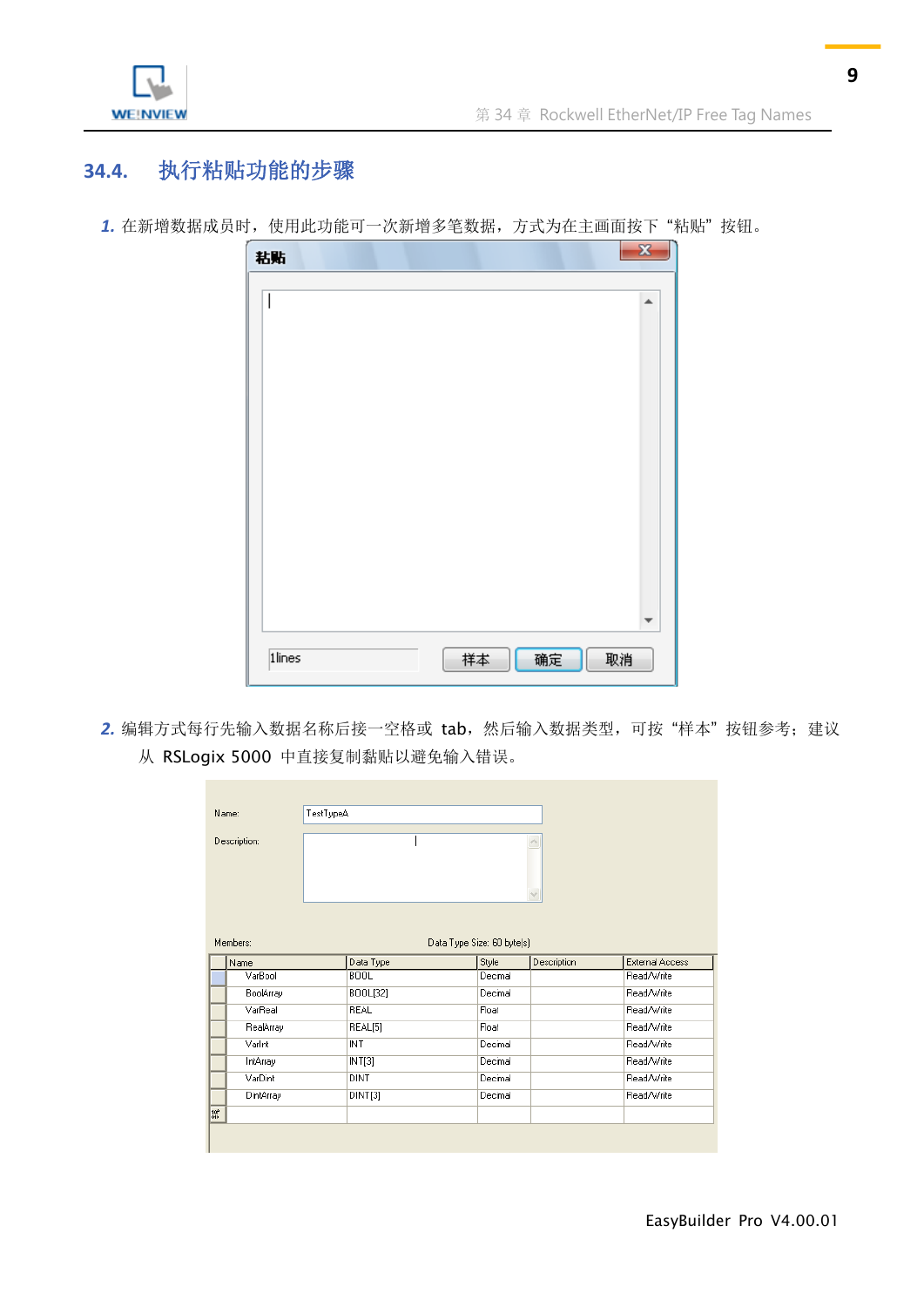3. 上图为一在 RSLogix 中自定义的类型, 使用鼠标将 Name 与 Data Type 选取并进行复制, 然后粘 贴到编辑画面上,如下图所示。

| 粘贴                                                                                                                                          |    |    | $\overline{\mathbf{x}}$ |
|---------------------------------------------------------------------------------------------------------------------------------------------|----|----|-------------------------|
| VarBool BOOL<br>BoolArra BOOL[32]<br>VarReal REAL<br>RealArra REAL[5]<br>VarInt INT<br>IntArray INT[3]<br>VarDint DINT<br>DintArray DINT[3] |    |    | ۰                       |
| <b>Blines</b>                                                                                                                               | 样本 | 确定 | 取消                      |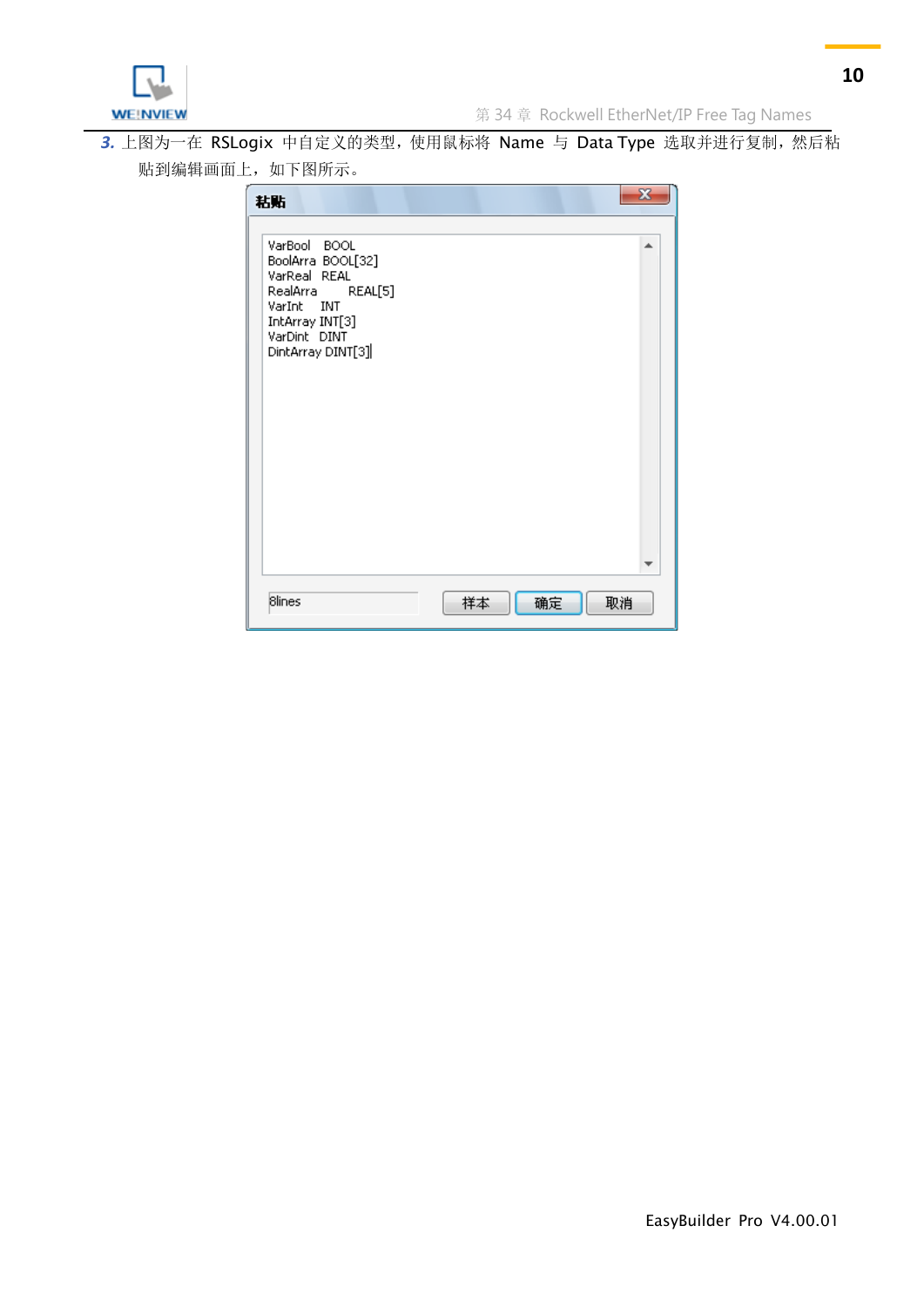

*4.* 此时按下 "确定" 完成操作回到主画面,即可看到已成功新增多笔资料。

| Structure Editor                                                                                                           |                                                                                                             |                                                                                                                                | $\mathbf{x}$       |  |  |
|----------------------------------------------------------------------------------------------------------------------------|-------------------------------------------------------------------------------------------------------------|--------------------------------------------------------------------------------------------------------------------------------|--------------------|--|--|
| Data Types<br>$\blacktriangleleft$<br><b>D</b> - User-Defined<br>- Strings<br>D<br><b>D</b> - Predefined<br>Module-Defined | 新增数据类型<br>名称<br>描述                                                                                          | TestStruct                                                                                                                     |                    |  |  |
|                                                                                                                            | Name<br>Data1<br>VarBool<br>BoolArray<br>VarReal<br>RealArray<br>VarInt<br>IntArray<br>VarDint<br>DintArray | Data Type<br><b>INT</b><br><b>BOOL</b><br>BOOL[32]<br><b>REAL</b><br>REAL[5]<br><b>INT</b><br>INT[3]<br><b>DINT</b><br>DINT[3] | <b>Description</b> |  |  |
| 导入<br>导出<br>重新加载                                                                                                           | ∢<br>新増<br>粘贴<br>保存<br>离开                                                                                   | m,<br>ţ<br>编辑<br>删除<br>说明                                                                                                      | Þ.<br>9成员<br>确定    |  |  |

## <span id="page-10-0"></span>**34.5.** 其它功能

修改数据

直接双击主画面中需要修改的数据,或点击该数据后按下"编辑"按钮。

删除数据

选取要删除的数据按下"删除"按钮;若要删除所有数据则压住键盘上的 Delete 键并点击主画面 上的 "删除" 按钮。

删除数据类型

在主画面左边的类型列表选取要删除的类型,按下键盘上的 Delete 按键,即可删除该类型。

导入预设

可以导入预设文件开始重新编辑。

导出预设

可将编辑好的数据导出,以便在其它文件中使用。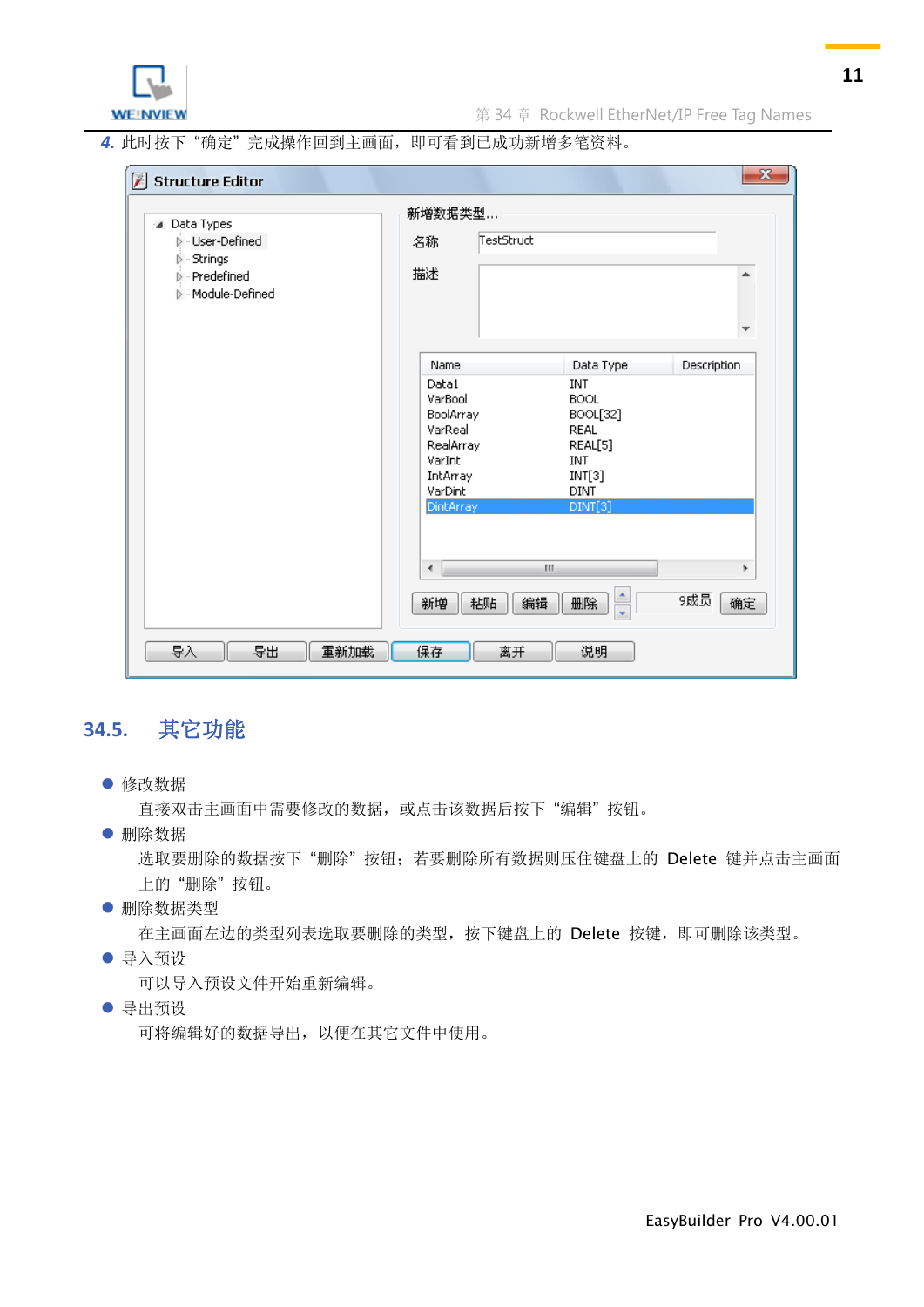

## <span id="page-11-0"></span>**34.6.** 模块预设结构

模块预设结构 Module-Defined

这里示范如何建立一个模块的预设结构。

在 RSLogix5000 的 I/O Configuration 里设定了 I/O 的模块。



这些模块的 Tag 在输出到 .csv 文件时并不会把结构列出来, 所以我们必须帮它建立。

|                 | Α        | B            | C         | D | E                 | F | G                   | H |
|-----------------|----------|--------------|-----------|---|-------------------|---|---------------------|---|
| 7               | TYPE     | <b>SCOPE</b> | NAME      |   | DESCRIPTIDATATYPE |   | SPECIFIERATTRIBUTES |   |
| 8               | TAG      |              | Local:1:I |   | AB:1769_DI16:I:0  |   |                     |   |
| 9               | TAG      |              | Local:2:I |   | AB:1769_DI32:I:0  |   |                     |   |
| 10 <sub>1</sub> | TAG      |              | Local:3:C |   | AB:1769 DO16:C:0  |   |                     |   |
| 11              | TAG      |              | Local:3:I |   | AB:1769_DO16:I:0  |   |                     |   |
|                 | $12$ TAG |              | Local:3:0 |   | AB:1769_DO16:0:0  |   |                     |   |
|                 | $13$ TAG |              | Local:4:C |   | AB:1769_DO32:C:0  |   |                     |   |
|                 | $14$ TAG |              | Local:4:I |   | AB:1769_DO32:I:0  |   |                     |   |
|                 | $15$ TAG |              | Local:4:0 |   | AB:1769_DO32:0:0  |   |                     |   |
|                 | $16$ TAG |              | Local:5:C |   | AB:1769_DO16:C:0  |   |                     |   |
|                 | $17$ TAG |              | Local:5:I |   | AB:1769_DO16:I:0  |   |                     |   |
|                 | $18$ TAG |              | Local:5:0 |   | AB:1769 DO16:0:0  |   |                     |   |
|                 | $19$ TAG |              | Local:6:C |   | AB:1769 IF16:C:0  |   |                     |   |
|                 | $20$ TAG |              | Local:6:I |   | AB:1769_IF16:I:0  |   |                     |   |
| 21              | TAG      |              | Local:6:0 |   | AB:1769_IF16:0:0  |   |                     |   |
| OO.             |          |              |           |   |                   |   |                     |   |

1. 在 RSLogix5000 的 "Controller Organizer"» "Data Types"» "Module-Defined" 对模块的 DataType 双击鼠标左键,就会弹出对话框显示模块的 Data Type 的成员。复制成员里的 Name 和 Data Type。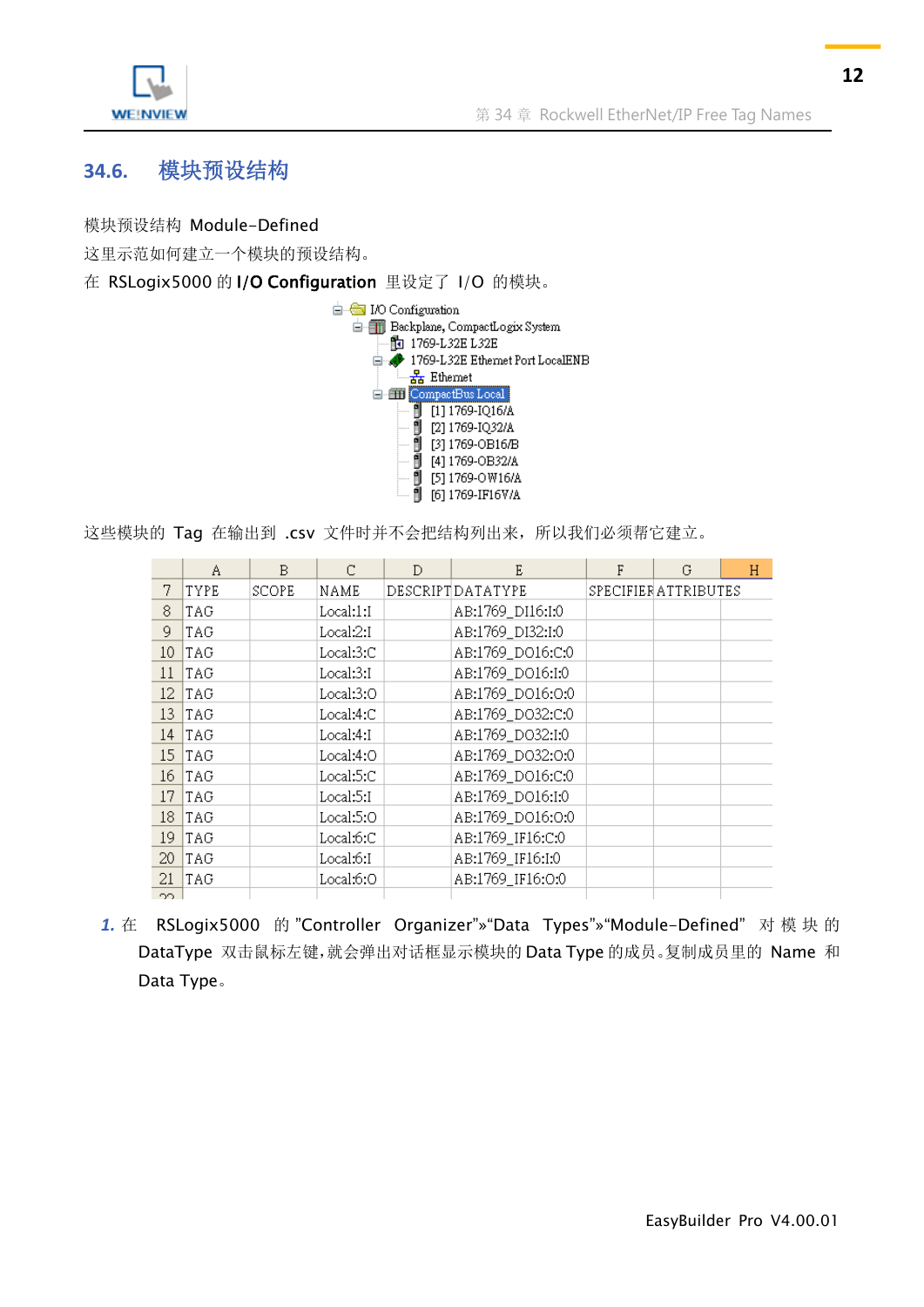

**WE!NVIEW** WERD THE STATE THE STATE STATE ROCKWELL EtherNet/IP Free Tag Names



2. 在 Structure Editor 对着"Module-Defined"按下鼠标右键, 点选"New Data Type"。在 New Data Type 的 Name 写入 Module-Defined Name。

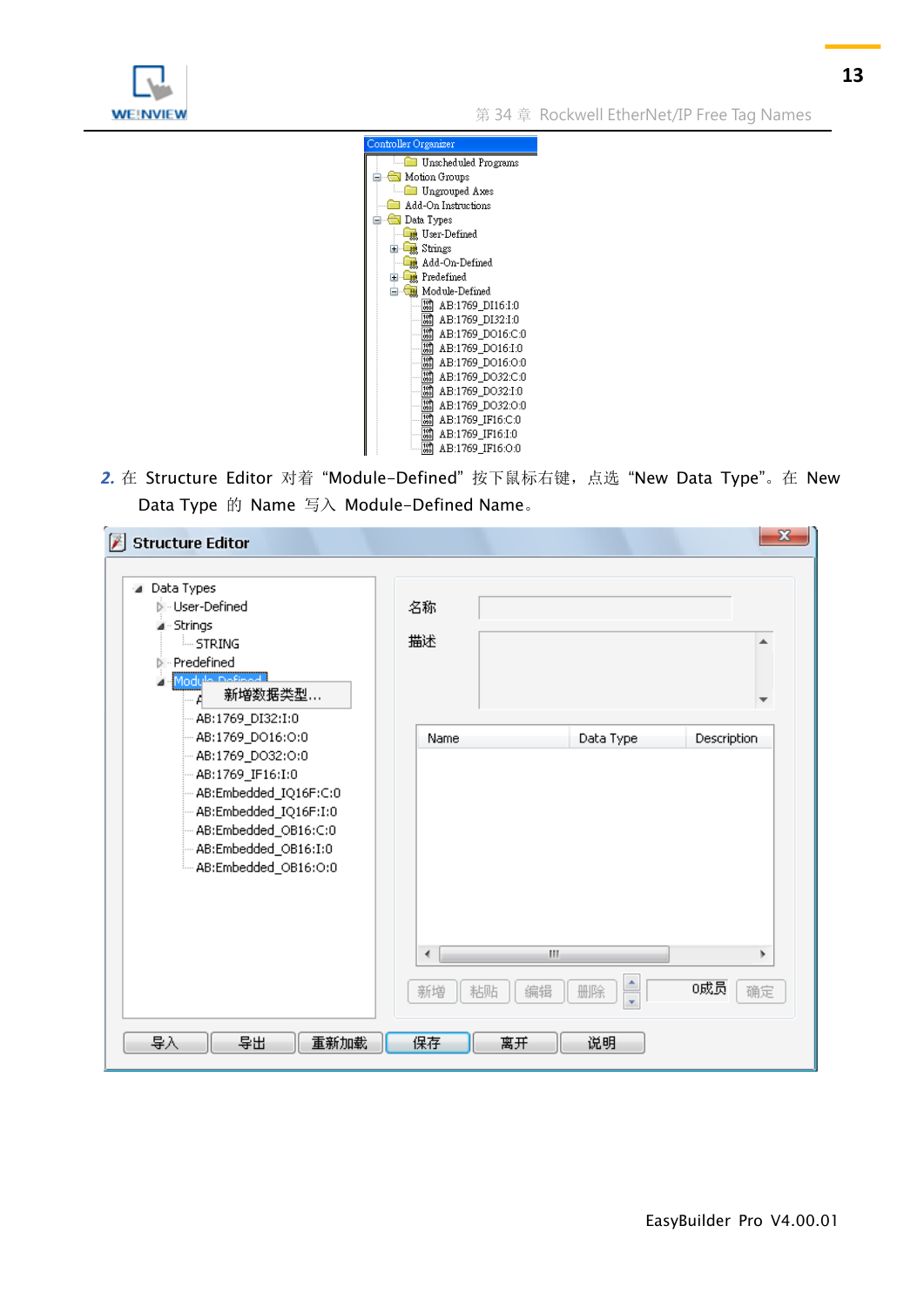

3. 按下"Paste"按钮, 在对话框中按键盘上的 Ctrl+V 把 Name 和 Data Type 贴上。